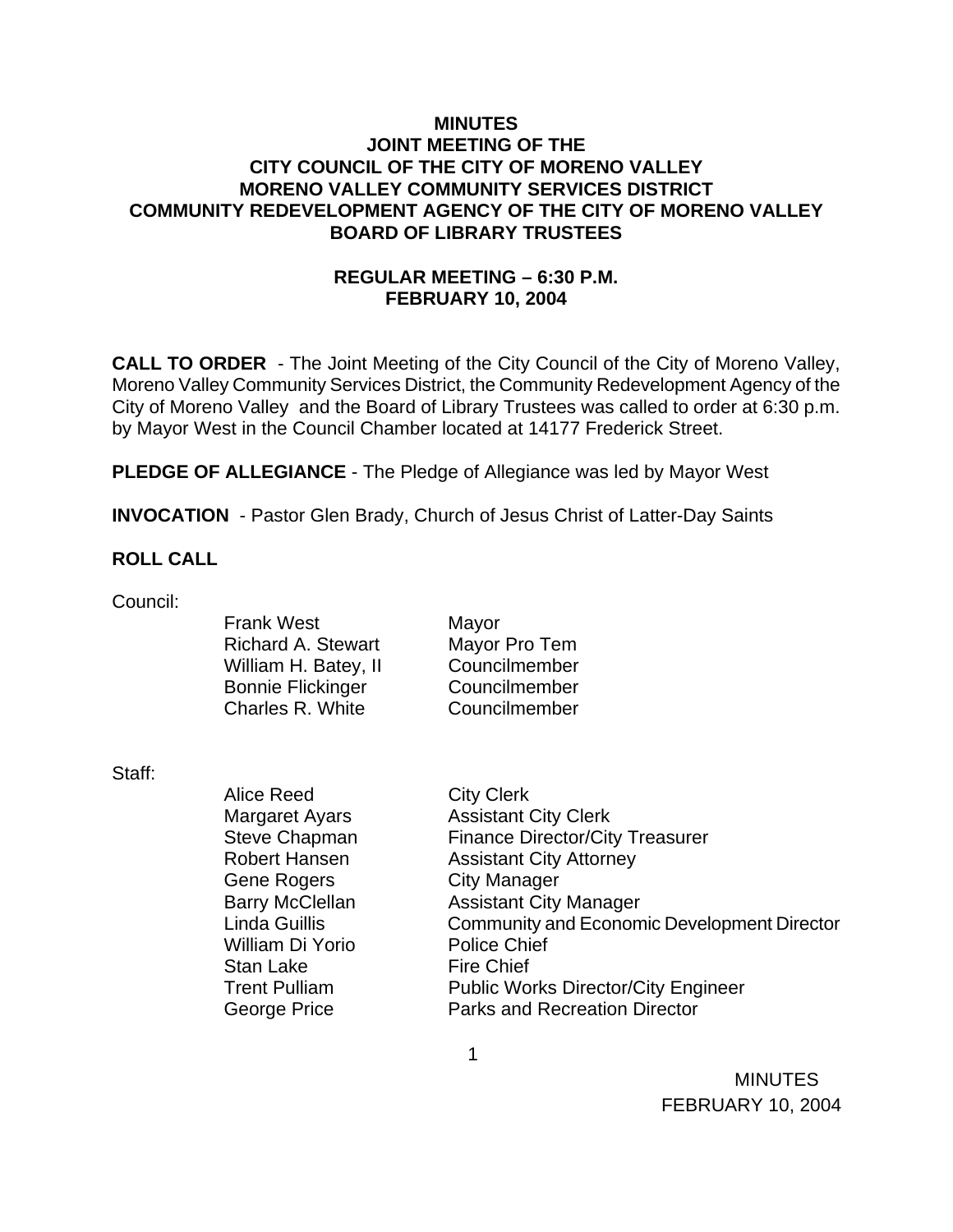### **JOINT CONSENT CALENDARS (SECTIONS A-D) OF THE CITY COUNCIL OF THE CITY OF MORENO VALLEY, MORENO VALLEY COMMUNITY SERVICES DISTRICT, COMMUNITY REDEVELOPMENT AGENCY OF THE CITY OF MORENO VALLEY AND THE BOARD OF LIBRARY TRUSTEES**

Mayor West opened the agenda items for the Consent Calendars for public comments.

Council Member White made a motion, seconded by Council Member Flickinger to approve the Consent Calendars in their entireties. Motion carried 5-0. Roll call vote.

### **A. CONSENT CALENDAR** - **CITY COUNCIL**

- A1. ORDINANCES FIRST READING BY TITLE ONLY Waived reading of all Ordinance Introductions and read by title only.
- A2. APPROVAL OF BONDS AND AGREEMENT FOR MULTI-USE TRAIL, EQUESTRIAN STAGING AREA AND LINEAR PARK IMPROVEMENTS WITHIN TRACTS 30476, 30714, 30320, AND 30321 - LASSELLE STREET, SOUTH OF KRAMERIA AVENUE IN THE MORENO VALLEY RANCH SPECIFIC PLAN (SP193) AREA. Approved the Agreement for Multi-Use Trail, Equestrian Staging Area and Linear Park Improvements within Tracts 30476, 30714, 30320, and 30321; accepted the accompanying Faithful Performance and Material & Labor Bonds; authorized the Mayor to execute the agreement; and directed the City Clerk to forward the signed agreement to the County Recorder's Office for recordation.
- A3. APPROVAL OF FINAL MAP 30714 SINGLE FAMILY RESIDENTIAL PROJECT, AND ACCEPT AGREEMENT & BONDS FOR PUBLIC RIGHT-OF-WAY IMPROVEMENTS - EAST OF LASSELLE STREET, SOUTH OF KRAMERIA STREET IN THE MORENO VALLEY RANCH SPECIFIC PLAN (SP193) AREA (SUBDIVIDER - K. HOVNANIAN FORECAST HOMES, INC.)

 Approved Final Map 30714, authorized the City Clerk to sign the map and transmit said map to the County Recorder's Office for recordation; accepted the bonds and Agreement for Public Improvements; authorized the Mayor to execute the agreement; and directed the City Clerk to forward the signed agreement to the County Recorder's Office for recordation.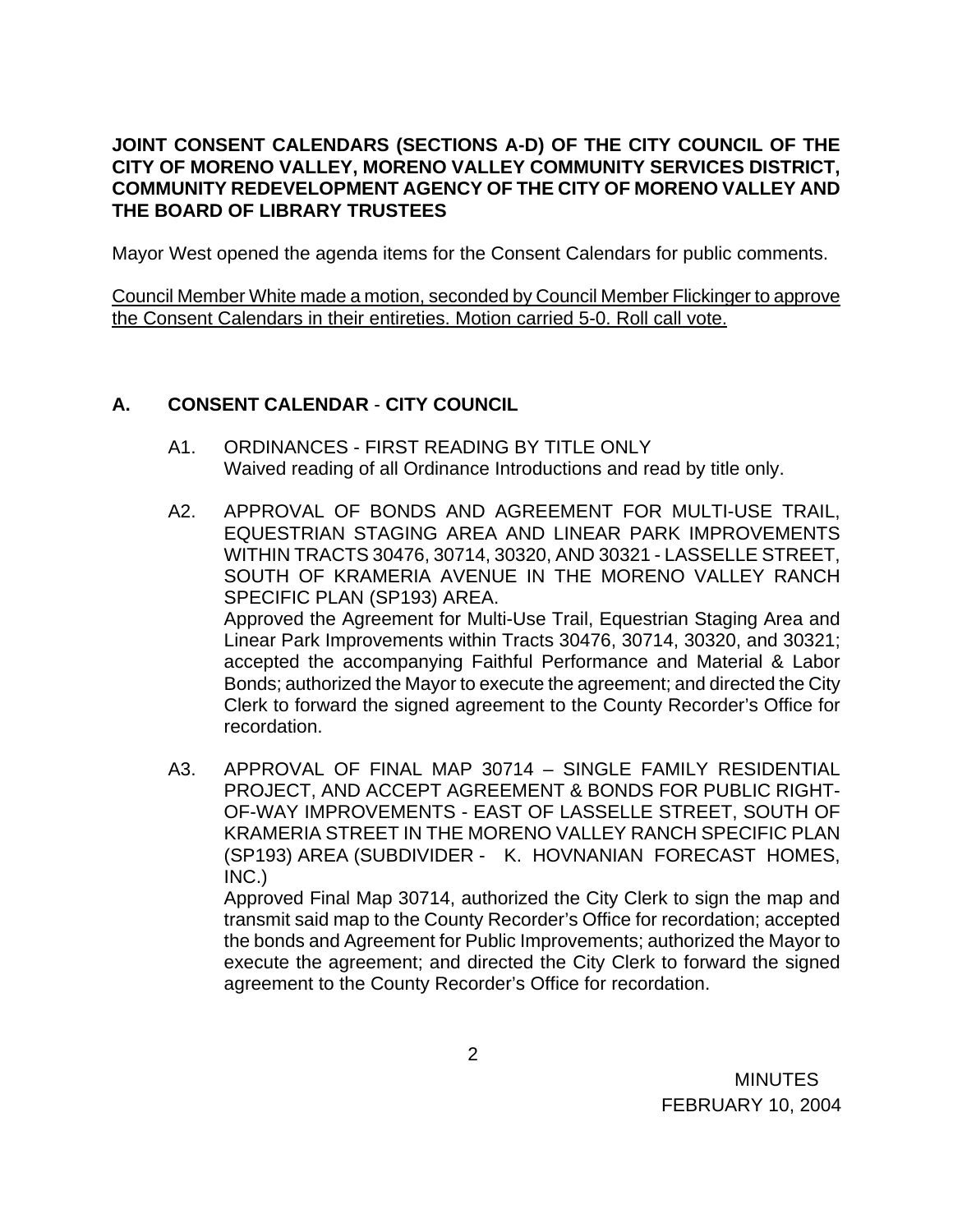- A4. APPROVAL OF FINAL MAP 30476 SINGLE FAMILY RESIDENTIAL PROJECT, AND ACCEPT AGREEMENT & BONDS FOR PUBLIC RIGHT-OF-WAY IMPROVEMENTS - EAST OF LASSELLE STREET, SOUTH OF KRAMERIA STREET IN THE MORENO VALLEY RANCH SPECIFIC PLAN (SP193) AREA (SUBDIVIDER - K. HOVNANIAN FORECAST HOMES, INC.) Approved Final Map 30476, authorized the City Clerk to sign the map and transmit said map to the County Recorder's Office for recordation; accepted the bonds and Agreement for Public Improvements; authorized the Mayor to execute the agreement; and directed the City Clerk to forward the signed agreement to the County Recorder's Office for recordation.
- A5. APPROVE TWO-YEAR EXTENSION OF AUDITING SERVICES AGREEMENT WITH LANCE, SOLL & LUNGHARD, CERTIFIED PUBLIC ACCOUNTANTS Approved a two-year extension of the auditing services agreement with Lance, Soll & Lunghard, a certified public accounting firm; and directed the Finance Director/City Treasurer to sign the agreement on behalf of the City.
- A6. APPROVAL OF FINAL MAP 30320 SINGLE FAMILY RESIDENTIAL PROJECT, ACCEPT AGREEMENT & BONDS FOR PUBLIC RIGHT-OF-WAY IMPROVEMENTS, AND APPROVAL OF AGREEMENT REGARDING ISSUANCE OF BUILDING PERMITS - NORTHWEST CORNER OF OLEANDER AVENUE AND LASSELLE STREET (SUBDIVIDER - KB HOME COASTAL INC., A CALIFORNIA CORPORATION) Approved Final Map 30320, authorized the City Clerk to sign the map and transmit said map to the County Recorder's Office for recordation; accepted the bonds and Agreement for Public Improvements; approved the agreement regarding issuance of building permits; authorized the Mayor to execute the agreements; and directed the City Clerk to forward the signed agreements to the County Recorder's Office for recordation.
- A7. APPROVAL OF FINAL MAP 30320-1 SINGLE FAMILY RESIDENTIAL PROJECT, ACCEPT AGREEMENT & BONDS FOR PUBLIC RIGHT-OF-WAY IMPROVEMENTS, AND APPROVAL OF AGREEMENT REGARDING ISSUANCE OF BUILDING PERMITS - NORTHWEST CORNER OF OLEANDER AVENUE AND LASSELLE STREET (SUBDIVIDER- EMPIRE LAND, LLC.)

 Approved Final Map 30320-1, authorized the City Clerk to sign the map and transmit said map to the County Recorder's Office for recordation; accepted the bonds and Agreement for Public Improvements; approved the agreement regarding issuance of building permits; authorized the Mayor to execute the agreements; and directed the City Clerk to forward the signed agreements to the County Recorder's Office for recordation.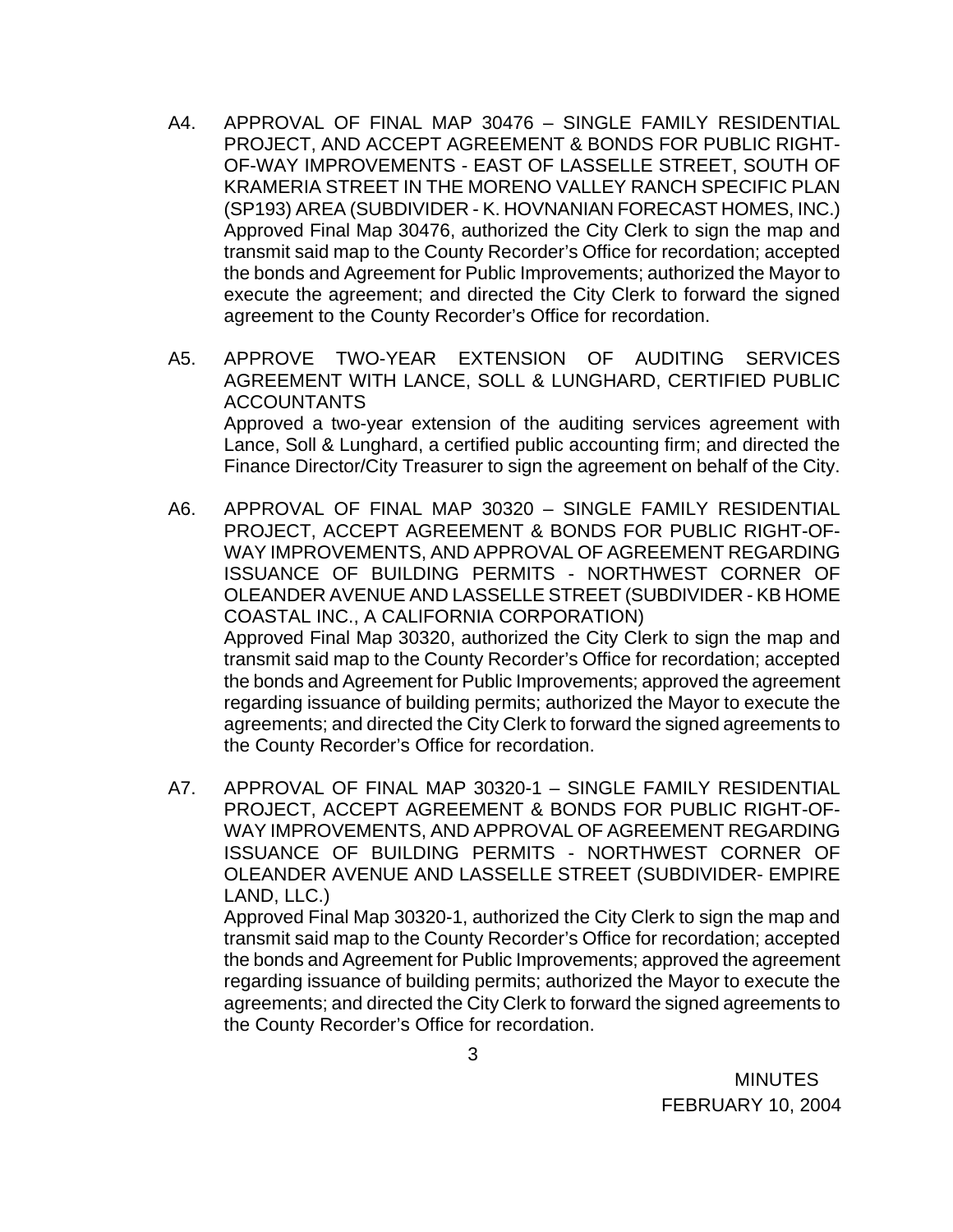A8. APPROVAL OF FINAL MAP 30321 – SINGLE FAMILY RESIDENTIAL PROJECT, AND ACCEPT AGREEMENT & BONDS FOR PUBLIC RIGHT-OF-WAY IMPROVEMENTS - EAST OF LASSELLE STREET AND SOUTH OF IRIS AVENUE (SUBDIVIDER - RYLAND HOMES OF CALIFORNIA, INC.)

 Approved Final Map 30321, authorized the City Clerk to sign the map and transmit said map to the County Recorder's Office for recordation; accepted the bonds and Agreement for Public Improvements; authorized the Mayor to execute the agreement; and direct the City Clerk to forward the signed agreement to the County Recorder's Office for recordation.

- A9. AUTHORIZATION TO AWARD THE CONSTRUCTION CONTRACT FOR THE TRAFFIC SIGNAL AT COTTONWOOD AVENUE AND MORENO BEACH DRIVE, PROJECT NO. 02-12566922 Awarded the construction contract for the traffic signal at Cottonwood Avenue and Moreno Beach Drive to Macadee Electrical Construction, 14771 Cherry Circle, Chino Hills, California 91709, the lowest responsible bidder; authorized the Mayor to execute a contract with Macadee Electrical Construction; and authorized the issuance of a Purchase Order for Macadee Electrical Construction in the amount of \$182,875.77, (the bid amount plus 10% contingency) when all parties have signed the contract (Account No. 125.66922)
- A10. REQUEST ADOPTION OF PLANS AND SPECIFICATIONS, AND AUTHORIZATION TO ADVERTISE FOR CONSTRUCTION BIDS FOR THE POSTAL AVENUE AND BACK WAY SIDEWALK IMPROVEMENTS, PROJECT NO. 03-14668423

Adopted the plans and specifications for the Postal Avenue and Back Way Sidewalk Improvements that are on file in the office of the City Engineer; and authorized the City Clerk to advertise the project for construction bids.

A11. TRACT 22377 - SINGLE FAMILY RESIDENTIAL PROJECT - ACCEPT AGREEMENT AND BONDS FOR PUBLIC RIGHT-OF-WAY IMPROVEMENTS - EAST OF LASSELLE STREET AND NORTH OF CAMINO FLORES (SUBDIVIDER - K. HOVNANIAN FORECAST HOMES, INC.)

Accepted the bonds and approved the Agreement for Public Improvements for Tract 22377; authorized the Mayor to execute the agreement; and directed the City Clerk to forward the signed agreement to the County Recorder's Office for recordation.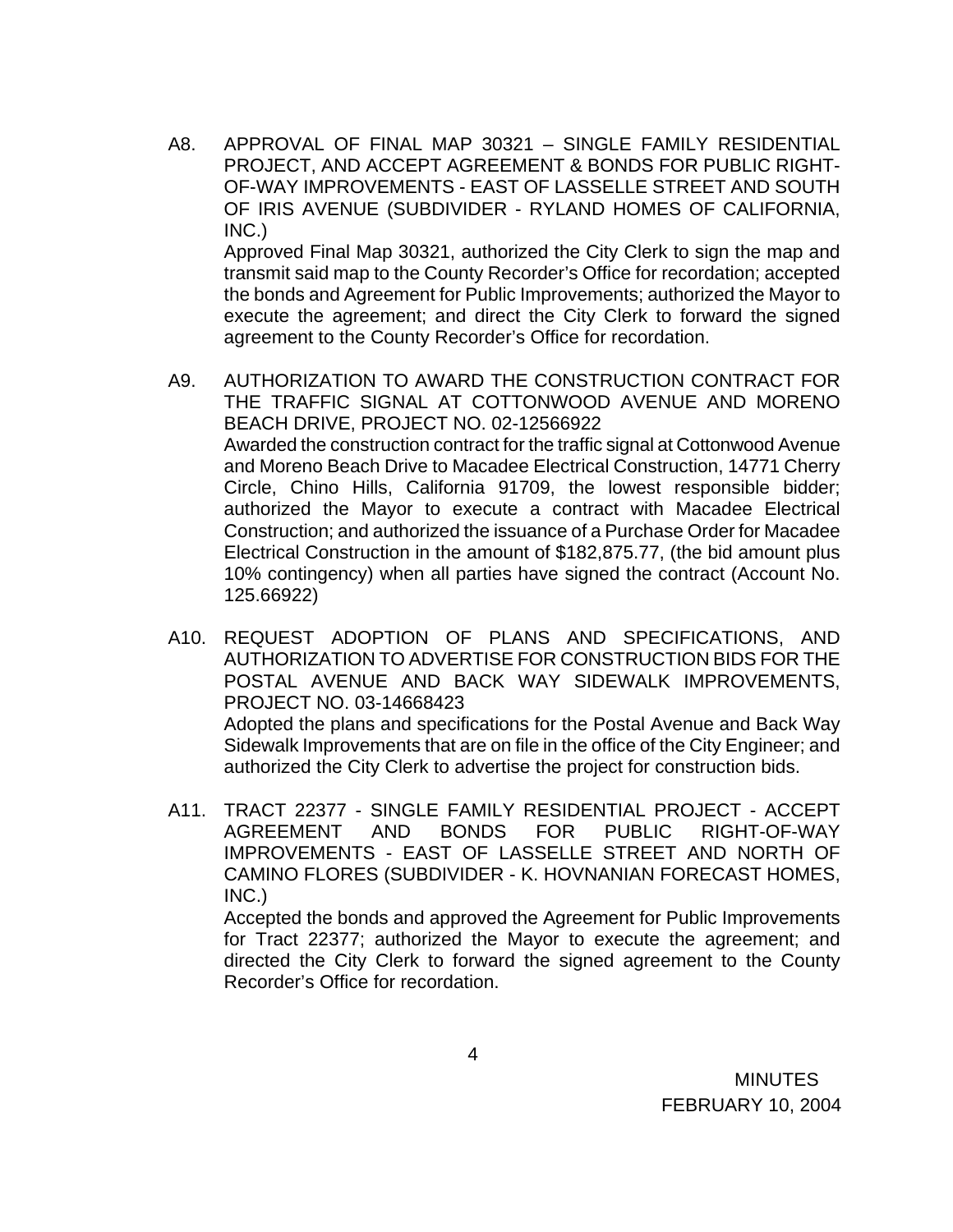- A12. PARCEL MAP 22701 ACCEPT AGREEMENT AND BONDS FOR PUBLIC RIGHT-OF-WAY IMPROVEMENTS TO LASSELLE STREET - LASSELLE STREET, YANEZ TRAIL ROAD TO SOUTH CITY LIMITS (SUBDIVIDER - EMPIRE LAND, LLC.) Approved the Agreement for Public Improvements and accepted the faithful performance and material & labor bonds for the Lasselle Street improvements located between Yanez Trail Road to south city limits, within Parcel Map 22701; authorized the Mayor to execute the agreement; and directed the City Clerk to forward the signed agreement to the County Recorder's Office for recordation.
	- A13. APPROVAL OF FINAL MAP 27523-1 SINGLE FAMILY RESIDENTIAL PROJECT, AND ACCEPT AGREEMENT & BONDS FOR PUBLIC RIGHT-OF-WAY IMPROVEMENTS - SOUTH OF BRODIAEA AVENUE BETWEEN MORENO BEACH DRIVE AND WILMOT STREET (SUBDIVIDER - MORENO VALLEY CACTUS RANCH, LLC.) Approved Final Map 27523-1, authorized the City Clerk to sign the map and transmit said map to the County Recorder's Office for recordation; accepted the bonds and Agreement for Public Improvements; authorized the Mayor to execute the agreement; and directed the City Clerk to forward the signed agreement to the County Recorder's Office for recordation.
	- A14. TRACT 30317 ACCEPT AGREEMENT AND BONDS FOR TRAFFIC SIGNAL IMPROVEMENTS. INTERSECTION OF IRIS AVENUE AND LOS CABOS DRIVE (SUBDIVIDER - K. HOVNANIAN FORECAST HOMES, INC.) Accepted the bonds and approved the Agreement for Traffic Signal Improvements for Tract 30317; authorized the Mayor to execute the agreement; and directed the City Clerk to forward the signed agreement to the County Recorder's Office for recordation.
	- A15. MINUTES REGULAR MEETING OF JANUARY 13, 2004 (CONTINUED FROM 1/27/04) Approved as submitted.
	- A16. MINUTES REGULAR MEETING OF JANUARY 27, 2004 Approved as submitted.
	- A17. AUTHORIZE OLYMPIC QUALIFYING AND NATIONAL TITLE CYCLING EVENT AND RELATED STREET CLOSURES Authorized the Olympic Qualifying and National Title Cycling event to be held in Moreno Valley on Thursday, June 17, 2004 and approved related street closures as identified on Exhibit "C" of the staff report.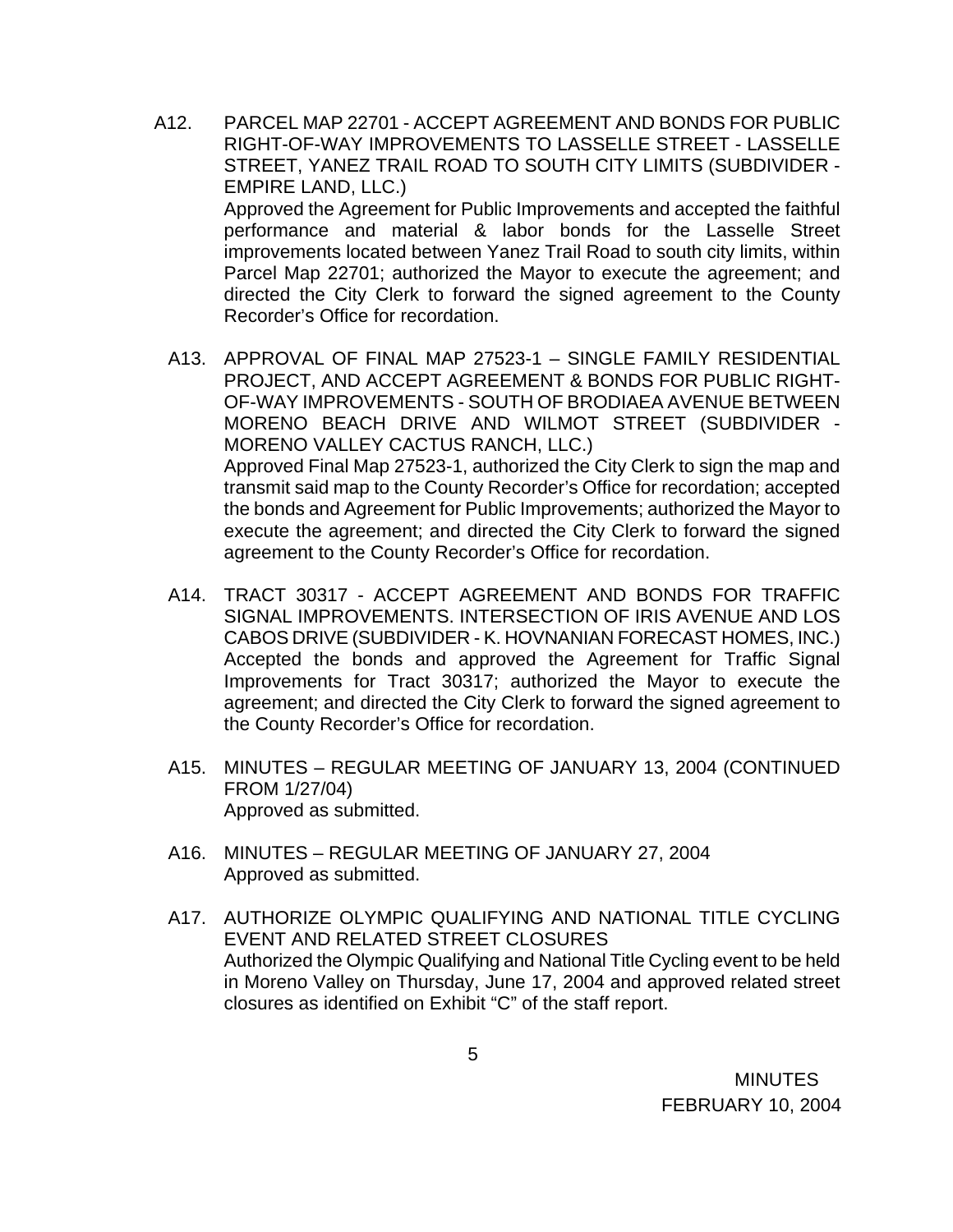# **B. CONSENT CALENDAR** - **COMMUNITY SERVICES DISTRICT**

- B1. ORDINANCES FIRST READING BY TITLE ONLY Waived reading of all Ordinance Introductions and read by title only.
- B2. REQUEST TO REJECT BID, ADOPT THE REVISED BID PACKAGE AND AUTHORIZE RE-ADVERTISING OF BID TO REPAIR ARTERIAL WALL FAÇADE SURFACES FOR THE MORENO VALLEY COMMUNITY SERVICES DISTRICT PROJECT NO. 03-18278240-50 MORENO VALLEY RANCH WALL FAÇADE MAINTENANCE Rejected the one bid received to provide maintenance and repair of the Moreno Valley Ranch arterial wall façade areas, monuments, arbor structures, and wrought iron fencing; adopted the revised bid package, which is on file in the office of the Director of Public Works, to separate out items of work into job specialties (i.e., all painting & repair of stucco wall surfaces, all painting and repairs/replacement of wrought iron fencing, all painting and repairs to monuments, etc.) and obtained new bids on these items of work, based upon a revised estimated cost to perform each of the designated services; and authorized the City Clerk to re-advertise a Notice Requesting Bids Project No. 03-18278240-50 to provide repair and painting of the stucco arterial wall façade surfaces.
- B3. MINUTES REGULAR MEETING OF JANUARY 13, 2004 (CONTINUED FROM 1/27/04) Approved as submitted.
- B4. MINUTES REGULAR MEETING OF JANUARY 27, 2004 Approved as submitted.

# **C. CONSENT CALENDAR** - **COMMUNITY REDEVELOPMENT AGENCY**

- C1. ORDINANCES FIRST READING BY TITLE ONLY Waived reading of all Ordinance Introductions and read by title only.
- C2. MINUTES REGULAR MEETING OF JANUARY 13, 2004 (CONTINUED FROM 1/27/04) Approved as submitted.
- C3. MINUTES REGULAR MEETING OF JANUARY 27, 2004 Approved as submitted.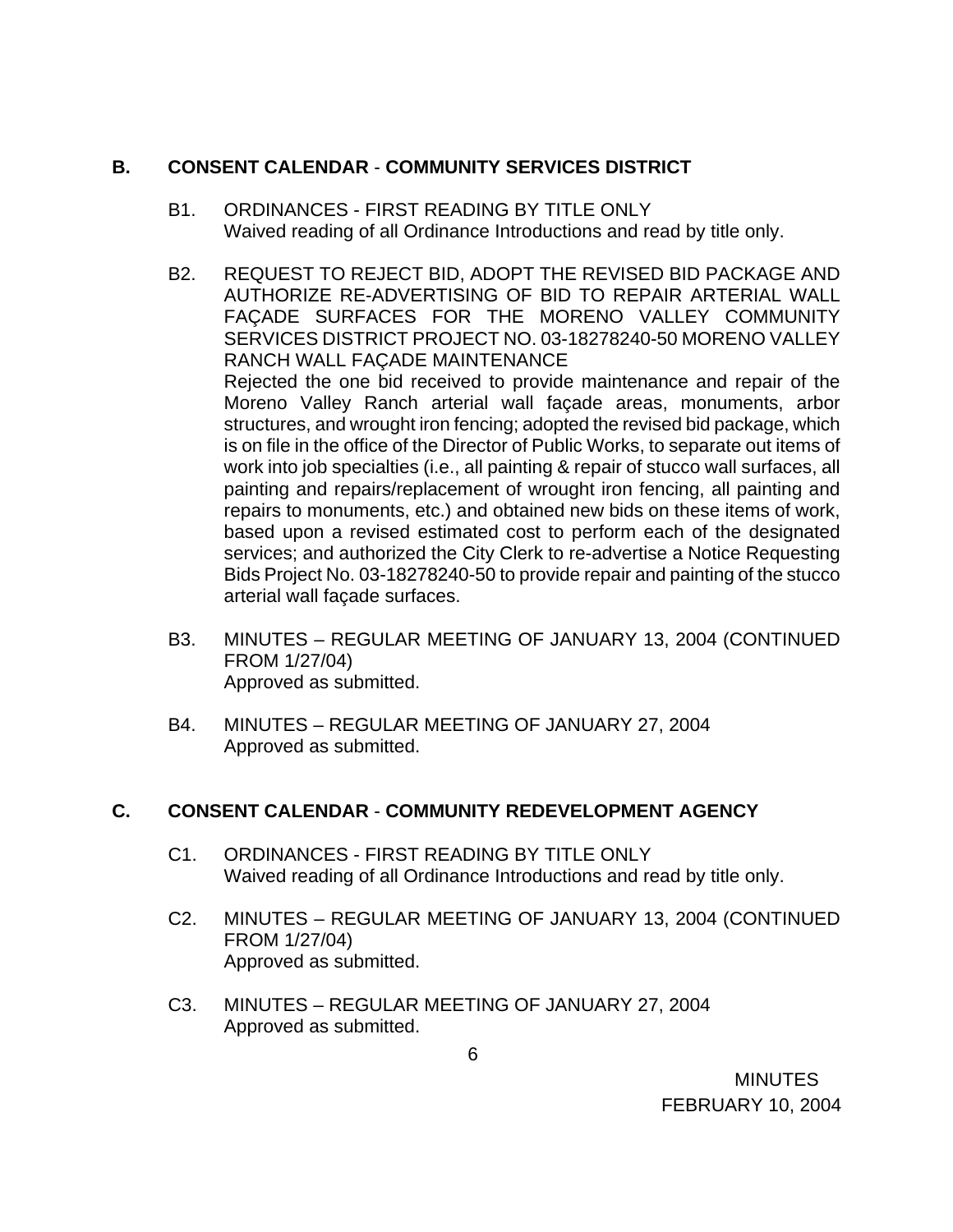## **D. CONSENT CALENDAR** - **BOARD OF LIBRARY TRUSTEES**

- D1. ORDINANCES FIRST READING BY TITLE ONLY Waived reading of all Ordinance Introductions and read by title only.
- D2. MINUTES REGULAR MEETING OF JANUARY 13, 2004 (CONTINUED FROM 1/27/04) Approved as submitted.
- D3. MINUTES REGULAR MEETING OF JANUARY 27, 2004 Approved as submitted.

#### **E. PUBLIC HEARINGS**

E1. PUBLIC HEARING ON THE PROPOSED REINSTATEMENT OF COMMUNITY SERVICES DISTRICT (CSD) ZONE D (PARKWAY LANDSCAPE MAINTENANCE) AT THE STANDARD LEVEL FOR TRACT 20718 (AND ALL AFFECTED PHASES)

President West opened the public testimony portion of the public hearing; there being none, public testimony was closed.

Board Member Batey made a motion, seconded by Vice-President Stewart directing the Secretary to tabulate the ballots. Motion carried 5-0. Roll call vote.

 Item continued to later in the meeting after completion of tabulation of the ballots

### **F. ITEMS REMOVED FROM CONSENT CALENDARS FOR DISCUSSION OR SEPARATE ACTION - NONE**

# **G. REPORTS**

G1. ORDINANCE NO. CSD 45 TO ESTABLISH ZONE E-8 (PROMONTORY PARK - TRACT 22709) AS SUBZONE OF ZONE E (HIGH-SERVICE-LEVEL PARKWAY LANDSCAPE MAINTENANCE) AND RESOLUTION NO. CSD 2004-02 TO AUTHORIZE COLLECTION OF THE APPROVED CSD ZONE E-8 CHARGE

**MINUTES** FEBRUARY 10, 2004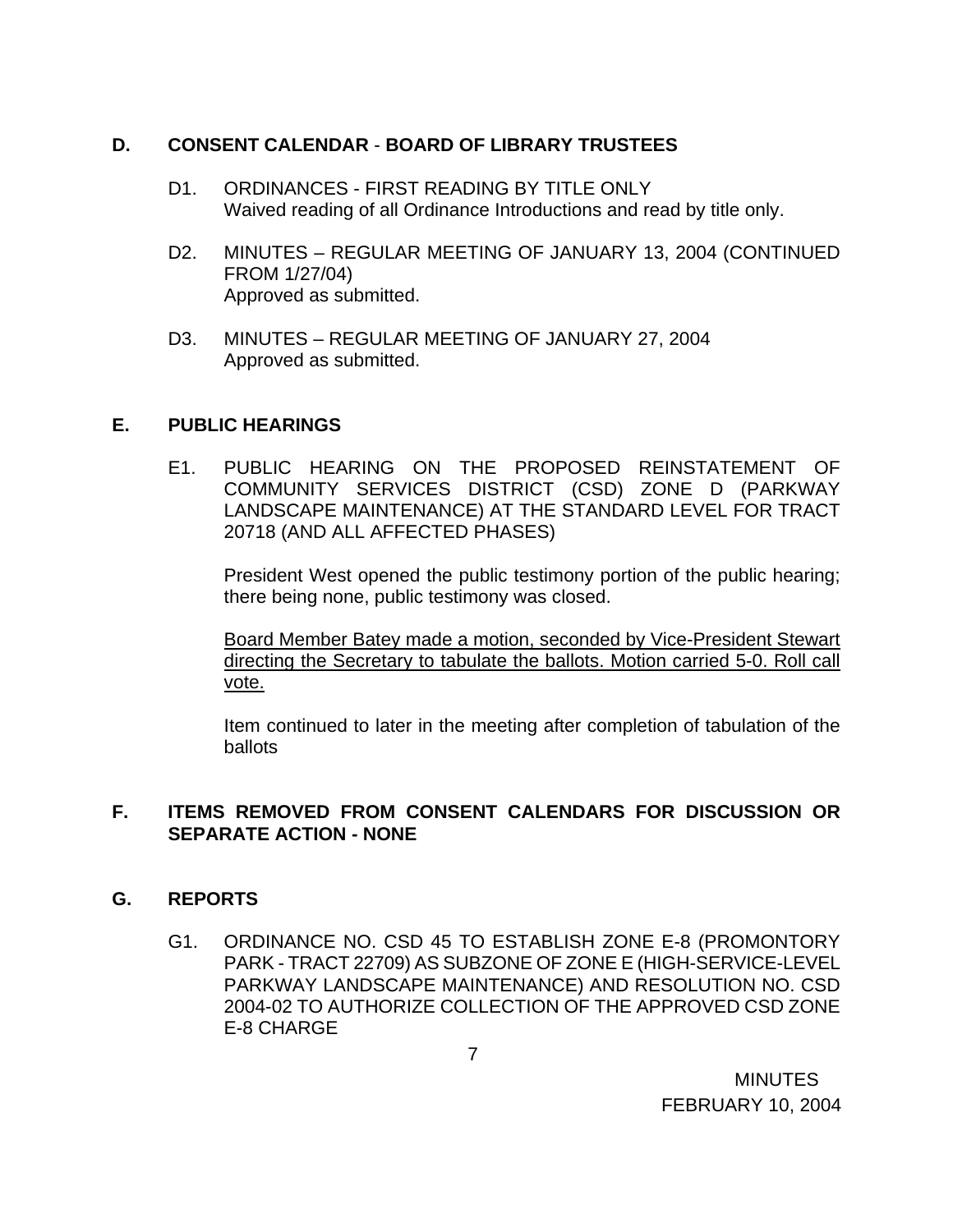President West opened the public testimony portion of the public hearing; there being none, public testimony was closed.

#### Vice-President Stewart made a motion, seconded by Board Member White to introduce Ordinance No. CSD 45. Motion carried 5-0. Roll call vote.

## Ordinance No. CSD 45

An Ordinance of the Moreno Valley Community Services District of the City of Moreno Valley, California, Approving the Establishment of Zone E-8 (Promontory Park – Tract 22709) as a Subzone of Zone E (High-Service-Level Parkway Landscape Maintenance)

Vice-President Stewart made a motion, seconded by Board Member Batey to approve and adopt Resolution No. CSD 2004-02. Motion carried 5-0. Roll call vote.

Resolution No. CSD 2004-02

A Resolution of the Moreno Valley Community Services District of the City of Moreno Valley, California, Approving the Parcel Charge for Providing Maintenance/Monitoring of the Biofilters, Channel, Park Site, Parkway, Wall Façade and Bridge for Zone E-8 (Promontory Park - Tract 22709)

G2. MASTER POWER PURCHASE AND SALE AGREEMENT AND CONTEMPLATED CONFIRMATIONS BY AND BETWEEN THE CITY OF MORENO VALLEY, CALIFORNIA, AND SEMPRA ENERGY SOLUTIONS

Mayor West opened the agenda item for public comments. Public comments were received from Ray Hosman; Robert Burks; Pete Bleckert and Daryl Terrell.

 Council Member White made a motion, seconded by Council Member Flickinger to approve and authorize the Mayor to execute the Master Power Purchase and Sale Agreement (Agreement), **as amended, to include "Municipal Utility " after "City of Moreno Valley" on the cover sheet of the Master Power Purchase and Sale Agreement and to modify the section titled "Dispute Resolution" by replacing the language "binding arbitration" with "mediation,"** "by and between the City of Moreno Valley, California, and Sempra Energy Solutions (Sempra), Los Angeles, California, subject to any modifications approved by the Enterprise Services Manager and the City Attorney; authorized the City Manager to execute Confirmation orders with Sempra in amounts necessary to provide electrical service to new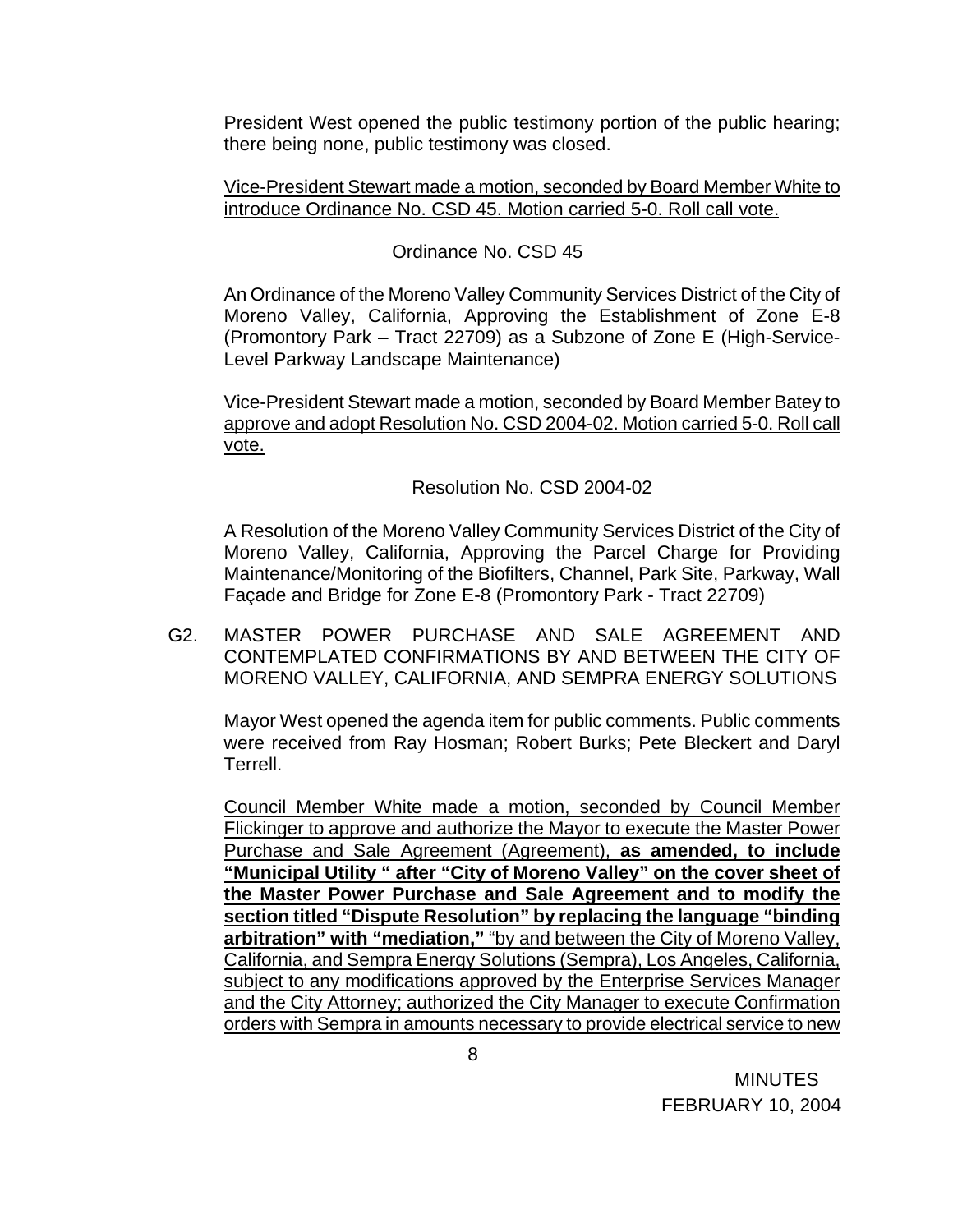customers (Account Nos. to be provided by the Finance Department); and authorized the Finance Director to issue a Purchase Order to Sempra in the amount equal to the total of all Confirmations anticipated under this Agreement for the period from February 3, 2004 – June 30, 2004 totaling \$40,000 (Account Nos. to be provided by the Finance Department). Motion carried 5-0. Roll call vote.

### **AGENDA ORDER**

E1. (CONTINUED FROM EARLIER IN MEETING) PUBLIC HEARING ON THE PROPOSED REINSTATEMENT OF COMMUNITY SERVICES DISTRICT (CSD) ZONE D (PARKWAY LANDSCAPE MAINTENANCE) AT THE STANDARD LEVEL FOR TRACT 20718 (AND ALL AFFECTED PHASES)

The Secretary announced the results as follows:

Tract 20718 – "Yes" votes – 22 "No" votes - 8

Board Member Batey made a motion, seconded by Vice-President Stewart to verify and accept the results of the mail ballot proceeding as identified on the Official Tally Sheet and Assessor Parcel Number (APN) listing; receive and file with the City Clerk's Office the accepted Official Tally Sheet and APN listing; and authorize and impose the charge for standard level Zone D services. Motion carried 5-0. Roll call vote.

G3. STATE AND FEDERAL LEGISLATIVE ADVOCACY PRIORITIES (CONTINUED FROM 1/27/04)

 Mayor West opened the agenda item for public comments; there being none, public comments were closed.

Mayor Pro Tem Stewart made a motion, seconded by Council Member White to approve the State/Federal Legislative Advocacy Priorities Policy with the inclusion of support for federal legislation to support March Air Reserve Base to include support of the additional C-17 airplanes and support for joint services at March Air Reserve Base. Motion carried 3-2, Mayor West and Council Member Batey dissenting (with regard to binding arbitation).

# G4. LEGISLATIVE UPDATE (CONTINUED FROM 1/27/04)

 Mayor West opened the agenda item for public comments; there being none, public comments were closed.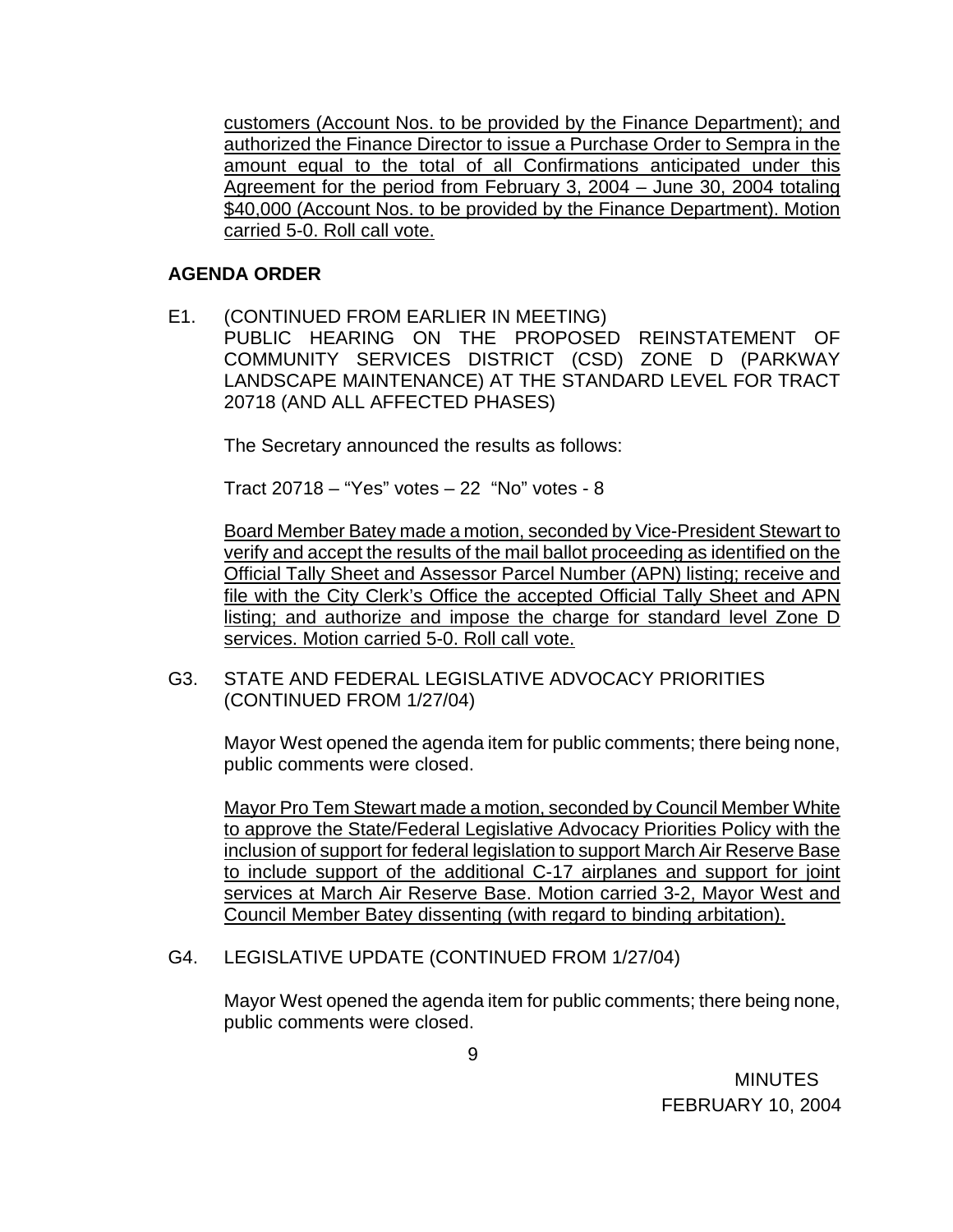Mayor West made a motion, seconded by Mayor Pro Tem Stewart to receive and file. Motion carried unanimously.

G5. CITY MANAGER'S REPORT (Informational Oral Presentation – not for Council action)

City Manager Rogers gave an update on the status of the League of California Cities initiative to protect local revenues. The initiative will be placed on the statewide ballot in November if the required number of signatures are gathered on the petition.

# **H. LEGISLATIVE ACTIONS**

ORDINANCES - 1ST READING AND INTRODUCTION - NONE

ORDINANCES - 2ND READING AND ADOPTION

 H1. ORDINANCE NO. 655, AN ORDINANCE OF THE CITY COUNCIL OF THE CITY OF MORENO VALLEY, CALIFORNIA, AMENDING THE PERMITTED USES TABLE CONTAINED IN SUBSECTION 9.02.020 OF THE MORENO VALLEY MUNICIPAL CODE (Received First Reading and Introduction January 27, 2004 on a 5-0 Vote)

 Council Member Flickinger made a motion, seconded by Mayor Pro Tem Stewart to adopt Ordinance No. 655. Motion carried unanimously.

Ordinance No. 655

An Ordinance of the City Council of the City of Moreno Valley, California, Amending the Permitted Uses Table Contained in Subsection 9.02.020 of the Moreno Valley Municipal Code

H2. ORDINANCE NO. 656, AN ORDINANCE OF THE CITY COUNCIL OF THE CITY OF MORENO VALLEY, CALIFORNIA, AMENDING TITLE 3 OF THE CITY OF MORENO VALLEY MUNICIPAL CODE BY ADDING CHAPTER 3.50 RELATING TO THE ESTABLISHMENT AND COLLECTION OF THE NATIONAL POLLUTANT DISCHARGE ELIMINATION SYSTEM (NPDES) REGULATORY RATE FOR NEW RESIDENTIAL DEVELOPMENTS BASED ON THE APPROVED NPDES RATE SCHEDULE AND AUTHORIZATION OF SUBSEQUENT RATE ADJUSTMENTS BY RESOLUTION (Received First Reading and Introduction January 27, 2004 on a 5-0 Vote)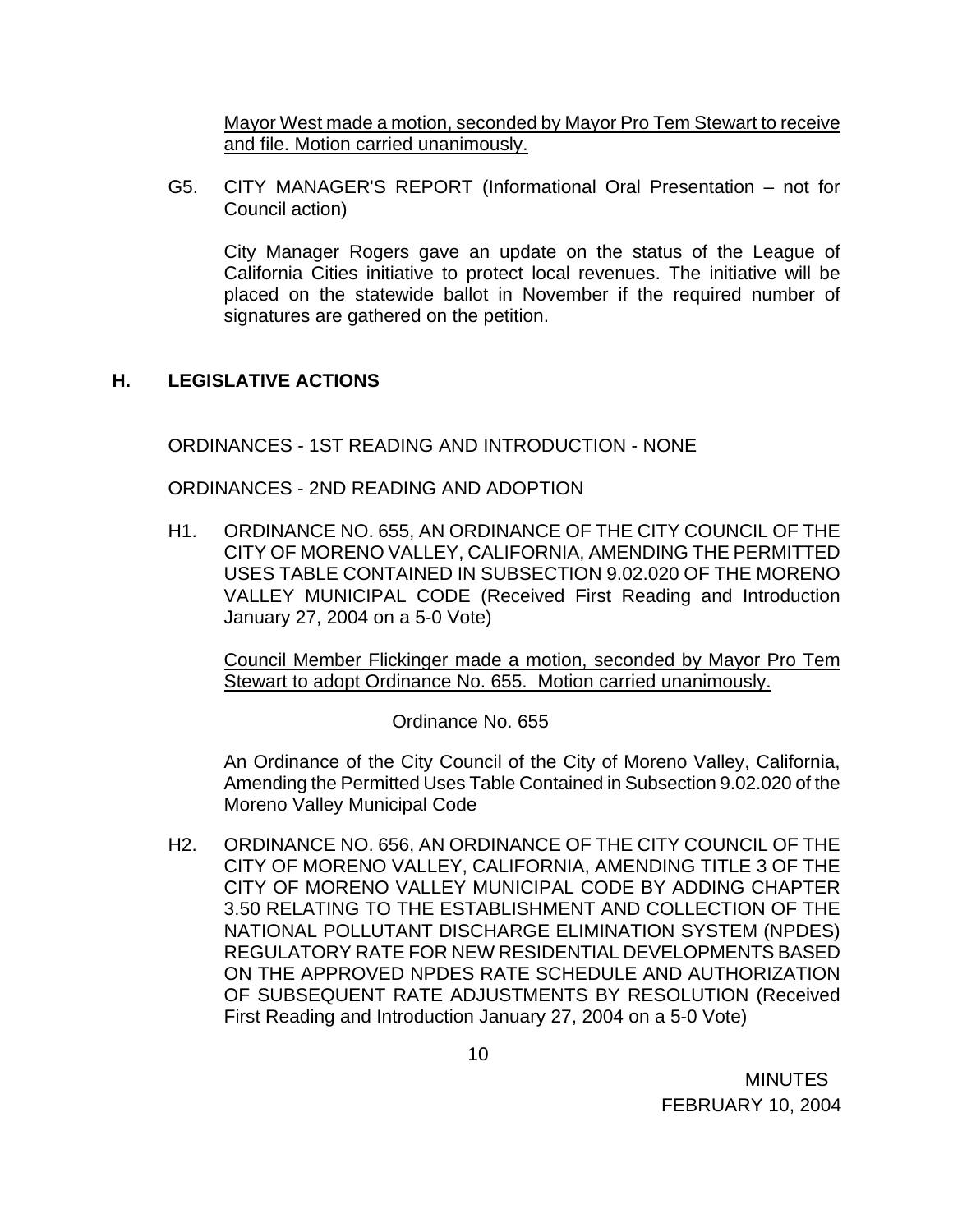Council Member Flickinger made a motion, seconded by Council Member White to adopt Ordinance No. 656. Motion carried unanimously.

# Ordinance No. 656

An Ordinance of the City Council of the City of Moreno Valley, California, Amending Title 3 of the City of Moreno Valley Municipal Code by Adding Chapter 3.50 Relating to the Establishment and Collection of the National Pollutant Discharge Elimination System (NPDES) Regulatory Rate for New Residential Developments Based on the Approved NPDES Rate Schedule and Authorization of Subsequent Rate Adjustments by Resolution

ORDINANCES - URGENCY ORDINANCES – NONE

RESOLUTIONS – NONE

PUBLIC COMMENTS **ON ANY SUBJECT NOT ON THE AGENDA** UNDER THE JURISDICTION OF THE CITY COUNCIL ARE AS FOLLOWS:

# Curtis C. Reed – 10070 Thornbird Ct.

1) Issues with Wal Mart

# Joseph Lorenzana – 28834 Big Pine Way

1) City's Municipal Utility

# Burnadette Burks – Address matter of record

1) Moreno Valley Residents for Responsible Utility Service

# Daryl Terrell – Address matter of record

- 1) City residents need to act towards common goal
- 2) Supports Wal Mart

# Priscilla Banks – Address matter of record

- 1) Proposed School Bond
- 2) Parks & Recreation budget
- 3) Measure "A"

# Ray Hosman – Address matter of record

- 1) Questions don't get answered
- 2) City starting a business
- 3) Binding arbitration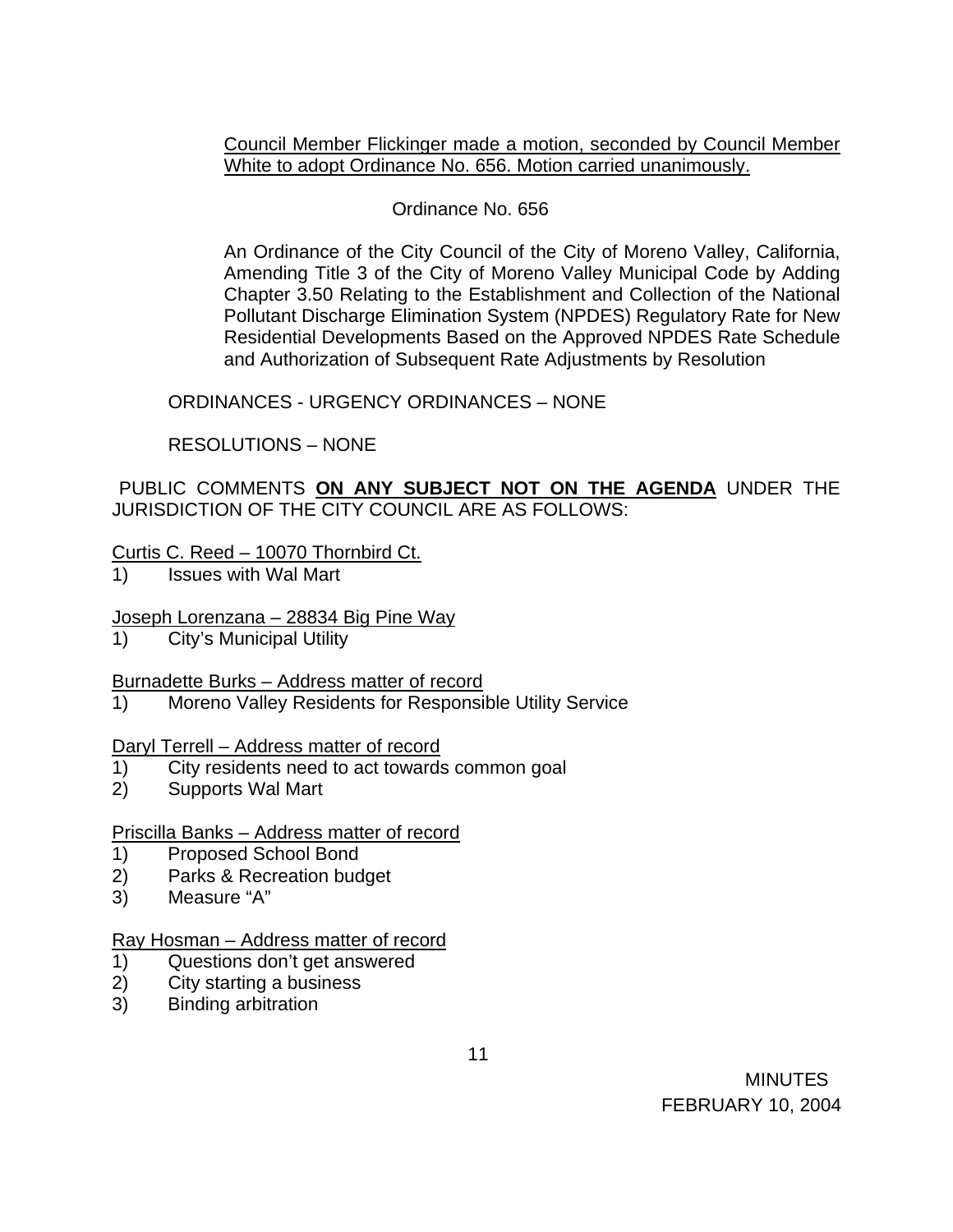## Marcia Amino – Address matter of record

- 1) Supports prevailing wage
- 2) Municipal Utility

# Pete Bleckert - Address matter of record

- 1) City's Municipal Utility
- 2) RDA funds

# Louise Palomarez – Address matter of record

- 1) School Bond issue
- 2) Developer money
- 3) Measure "A" no guarantee of funds

## **CLOSING COMMENTS AND/OR REPORTS OF THE CITY COUNCIL, COMMUNITY SERVICES DISTRICT, OR COMMUNITY REDEVELOPMENT AGENCY**

### Council Member Batey

- 1) Stated the mini-malls were closed due to Health & Safety Code violations not racial or ethnic cultures
- 2) City's Municipal Utility will benefit the City in the long run Southern California Edison is trying to undermine the City's efforts and is also currently trying to get a rate increase

### Mayor Pro Tem Stewart

- 1) Stated that the profits from the City's Municipal Utility should be able to support Public Safety programs or to grant reduced electric rates to potential businesses looking to locate in Moreno Valley – Southern California Edison made \$ 15,000,000 profit in Moreno Valley and not one dime of that stayed here – that money is being used to fund the campaign against the City's Municipal Utility
- 2) Prevailing wage is not paid by all unions in the area including SCE
- 3) Ask Edison about reserves
- 4) Announced the City Council agenda packets are available at City Hall on Thursday afternoon – available for anyone to come and view – Council Members come to City Hall to pick up their packets - they are not delivered
- 5) Stated he will be glad to answer any questions relating to the Council packet email or call him and ask those questions and he will look into the issue for them
- 6) Day Street traffic signals will be in, hopefully before Thanksgiving
- 7) In addition to the traffic signals on Day Street the City is planning to add an additional lane Northbound on the Eastbound side from 60 freeway up to Ironwood

# Council Member Flickinger

 $1)$  Clarified the speaker's remarks regarding the Municipal Utility – all costs will be covered and there is very little risk involved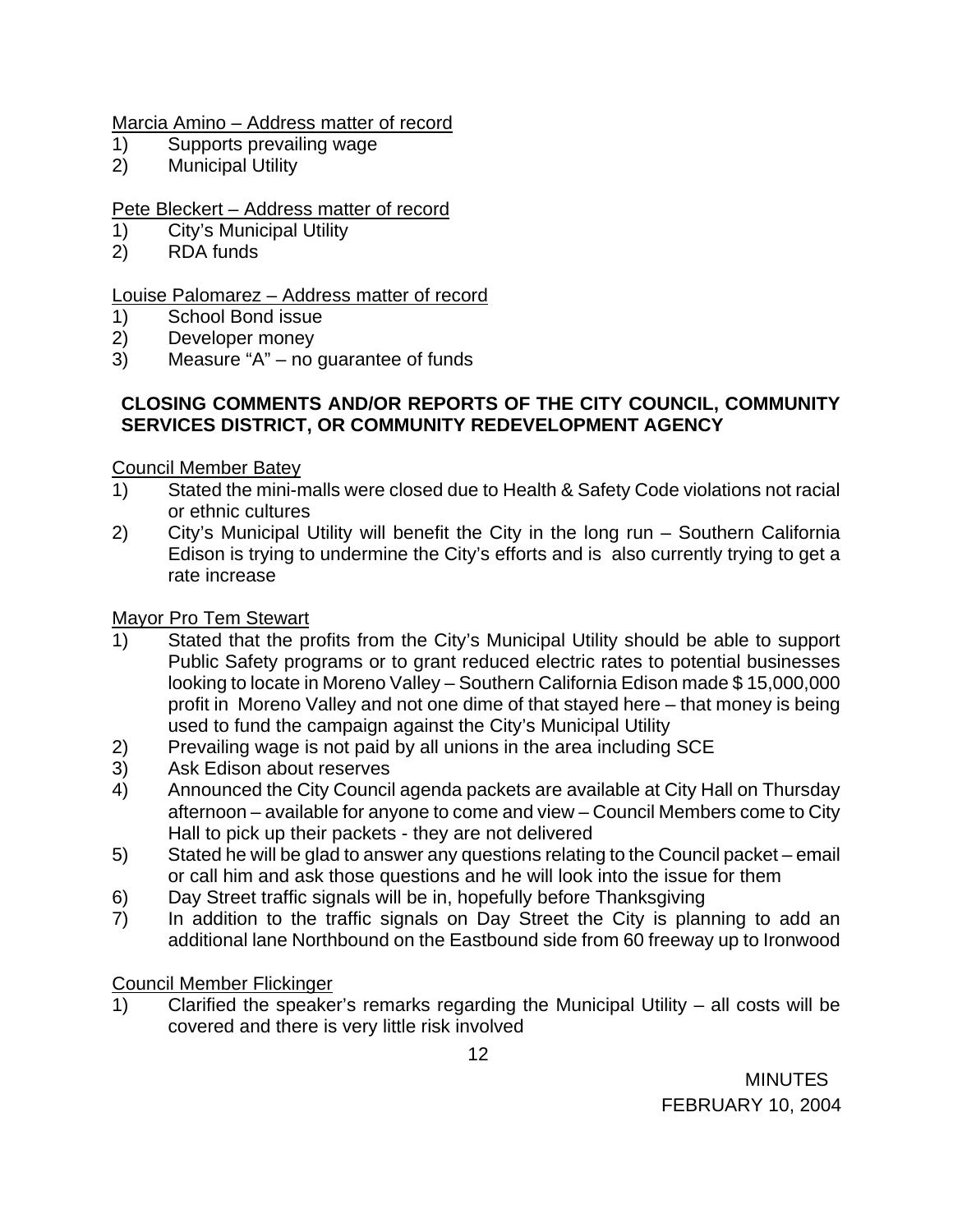- 2) Stated prevailing wage increases the cost of public works projects which is passed on to the taxpayer
- 3) Last day to register for the March  $2^{nd}$  primary election is February 17<sup>th</sup> stated that amazon.com has a link to a list of Presidential candidates
- 4) The Friends of the Library held their used book sale on Saturday and it was quite successful – they will hold another one on February  $28<sup>th</sup>$  and the books will only be 10 cents each
- 5) Rotary Club is holding a fundraiser to benefit any non-profit organizations in the City with a raffle to win a 2004 Chevrolet Cavalier that has been donated by the Auto Mall  $-$  tickets are \$5 a piece and the proceeds will go to the non-profits  $-$  for information call 243-7909
- 6) Cautioned residents not to leave their car running in the driveway there have been some thefts
- 7) Asked the Public Works Director if Reche Canyon was open yet he responded that he believes it is

# Mayor West

- 1) Stated he attended the grand opening for the new Home Depot store on Perris Boulevard – there was a large turnout for the event
- 2) Attended the ground breaking ceremony for the new Recreation and Conference Center on January 28<sup>th</sup> - thanked the City staff and his colleagues for their efforts in bringing the project to fruition – the facility will serve the entire City

# Council Member White

- 1) Thanked the speakers for their decorum
- 2) Asked speakers why they want to destroy the City

# **REPORT OF ACTION FROM CLOSED SESSION BY CITY ATTORNEY, IF ANY - NONE**

# **ADJOURNMENT**

There being no further business to conduct, the meeting was adjourned at 9:10 p.m. by unanimous informal consent.